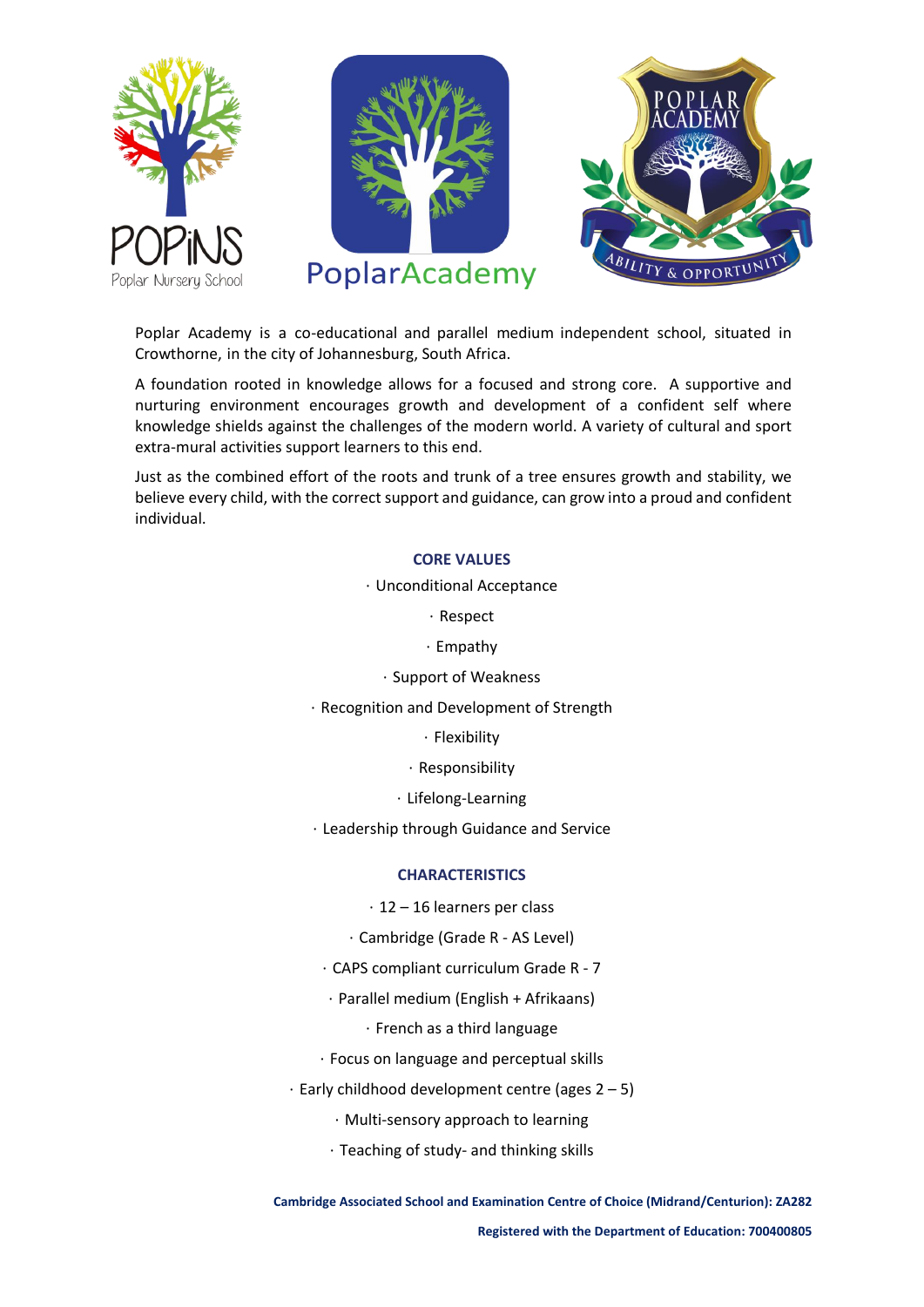





### **AFTERCARE**

We have a private aftercare facility with focus on playing activities, homework assistance and the physical well-being of all pupils.

Aftercare is provided on a monthly basis, however ad-hoc aftercare is provided to all pupils not collected by close of the official school day (start of aftercare). For more info on the aftercare, click on the link.

Contact details for Aftercare: ananda\_aftercare@yahoo.com

### **ASSEMBLY**

Assembly will take place on a Fridays. Assembly is for pupils only. Parents will be invited to selected "special" assemblies.

# **CAMBRIDGE EXAM CENTRE (ZA282)**

Poplar Academy is the official Registered Cambridge International Exams (CIE) Centre in Midrand for the Cambridge Exams. It is the centre of choice in the Midrand/Centurion areas.

### **CURRICULUM**

The school offers classes from Pre-school (2 years) up to - Grade 7 followed by the International General Certificate of Secondary Education (IGCSE) and Advanced Subsidiary Qualifications (AS).

External exams are written at the end of the year. AS is an International qualification. This qualification ensures university admission everywhere and focuses on the life skills needed for success.

Poplar Academy follows the Cambridge curriculum from Grade R to AS. The curriculum at Poplar Academy is CAPS compliant up to Grade 7. In addition, additional reading and spelling programmes ensures that pupils master these critical, foundational literacy skills.

The AS level is taught as a final qualification. Six subjects are required to achieve an AS level qualification.

### **DISCIPLINE**

A disciplined environment is essential for effective learning to take place. The discipline will be firm, consistent, just and tempered with love. Our staff members maintain standards of behaviour in the classroom through kindness, love and genuine regard for the learner. However, when disciplinary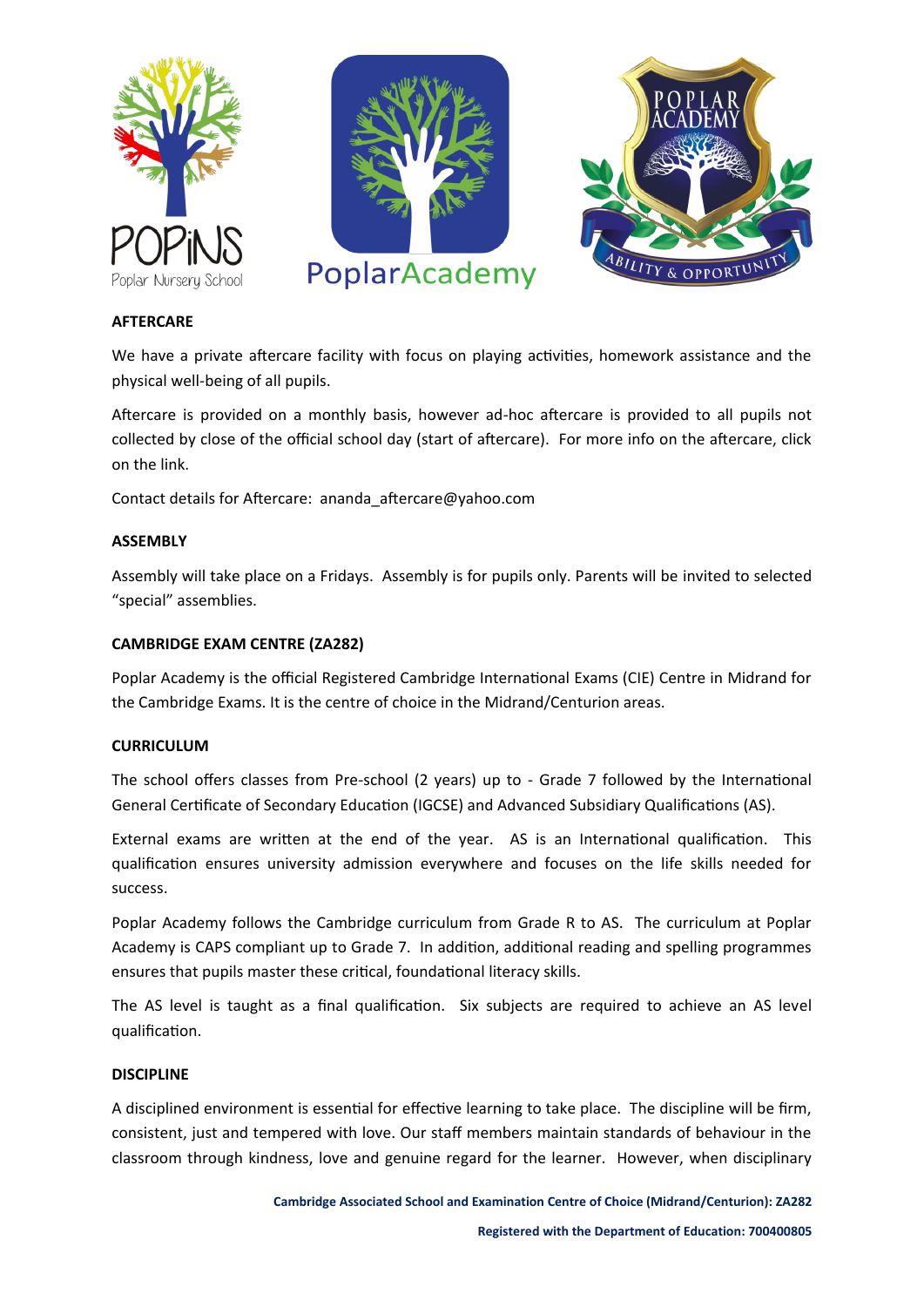





action becomes necessary, it will be firmly carried out, characterised by good judgment and understanding. Pupils have to abide by school and class rules at all times.

### **EXTRA MURAL ACTIVITIES**

A variety of extra mural activities are on offer. The school offers at least one in- house extra mural activity a day which is included in the school fee. Other activities are contracted activities and include sports and cultural activities. Please check our website for more

information.

# **FRENCH**

Poplar Academy teaches French as a conversational and third language from pre-school level to AS level.

### **LEARNER SUPPORT**

Learner support will be available at the school. Please feel free to indicate whether your child needs to continue with some sort of support. Teachers might also indicate where support may be needed.

Learner support books have also been compiled and can be used either as enrichment or reenforcement. The services of a variety of professionals are available, if required.

These include speech therapy, occupational therapy, remedial therapy, counsellor, psychologist. These services are not included in school fees.

### **OUTINGS**

In order to extend the pupils' knowledge and develop their interests, limited day trips are arranged throughout the year.

### **PTA (PARENT TEACHERS ASSOCIATION)**

The PTA assists with marketing, fundraising and additional support where necessary. If you would like to become a member to the PTA, please inform the office.

### **PRE-SCHOOL**

Poplar Academy has a pre-school facility with a maximum of 12 learners per class. The ages of pupils vary from 2 - 5 years of age. A lunchbox and juice/s for your child/children is required.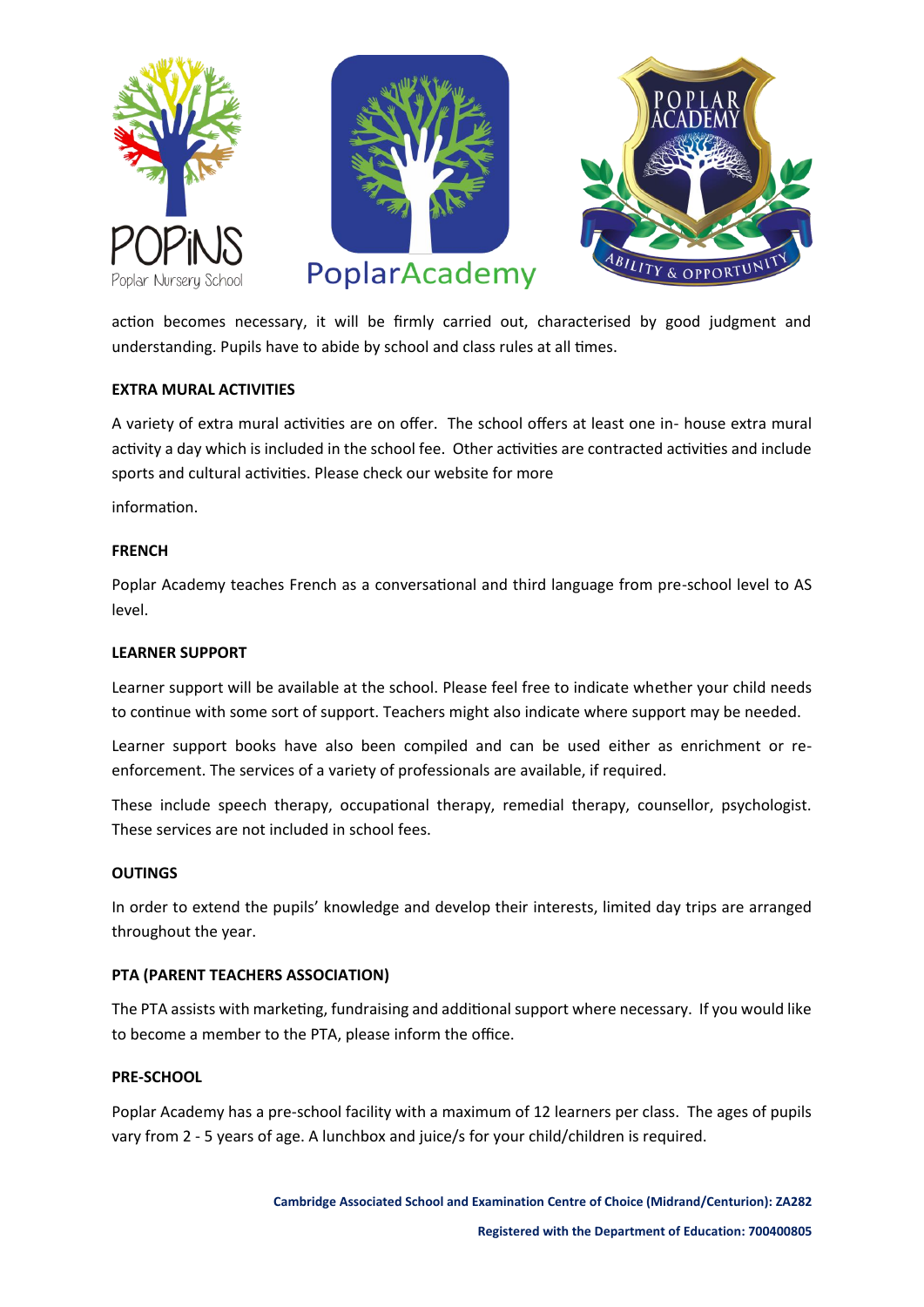





# **LEARNER-TEACHER RATIO**

A maximum of 16 learners are enrolled per class.

# **READING LAB**

The school offers reading courses in our Reading Lab. On-line courses enriched with additional perceptual, comprehension and study reading courses are tailored to suit pre-reading children to adults.

### **REPORTS**

School reports are issued at the end of each term to primary and secondary pupils. Pre-School reports are issued twice a year.

Pupils will not receive reports at the end of the term if the family account is in arrears.

# **SPORTS**

Physical Education focuses on wellness while developing the physical, mental, and social well-being of each student.

Poplar Academy offers a variety of sporting activities presented by qualified and experienced sports coaches which changes per term, in accordance with the sporting season. They are actively involved in teaching the learners the importance of sportsmanship. The program also involves physical education on a weekly basis in which all learners must participate, as it forms part of the curriculum.

### **STATIONERY AND BOOKS**

Stationery and books are included in the annual school fees. The Lab-on-line reading programme is available and is also included in the school fees.

# **STAFFING**

The school has a staff of qualified teachers, supported by administrative workers and a maintenance team. All staff members are under direct control of the Principal, answerable to the Governing Body.

# **SUBJECTS**

The following subjects are available (Pre-IG and higher) at the Academy:

- English First Language
- Afrikaans Second Language
- French as a Foreign Language
- Mathematics

**Cambridge Associated School and Examination Centre of Choice (Midrand/Centurion): ZA282**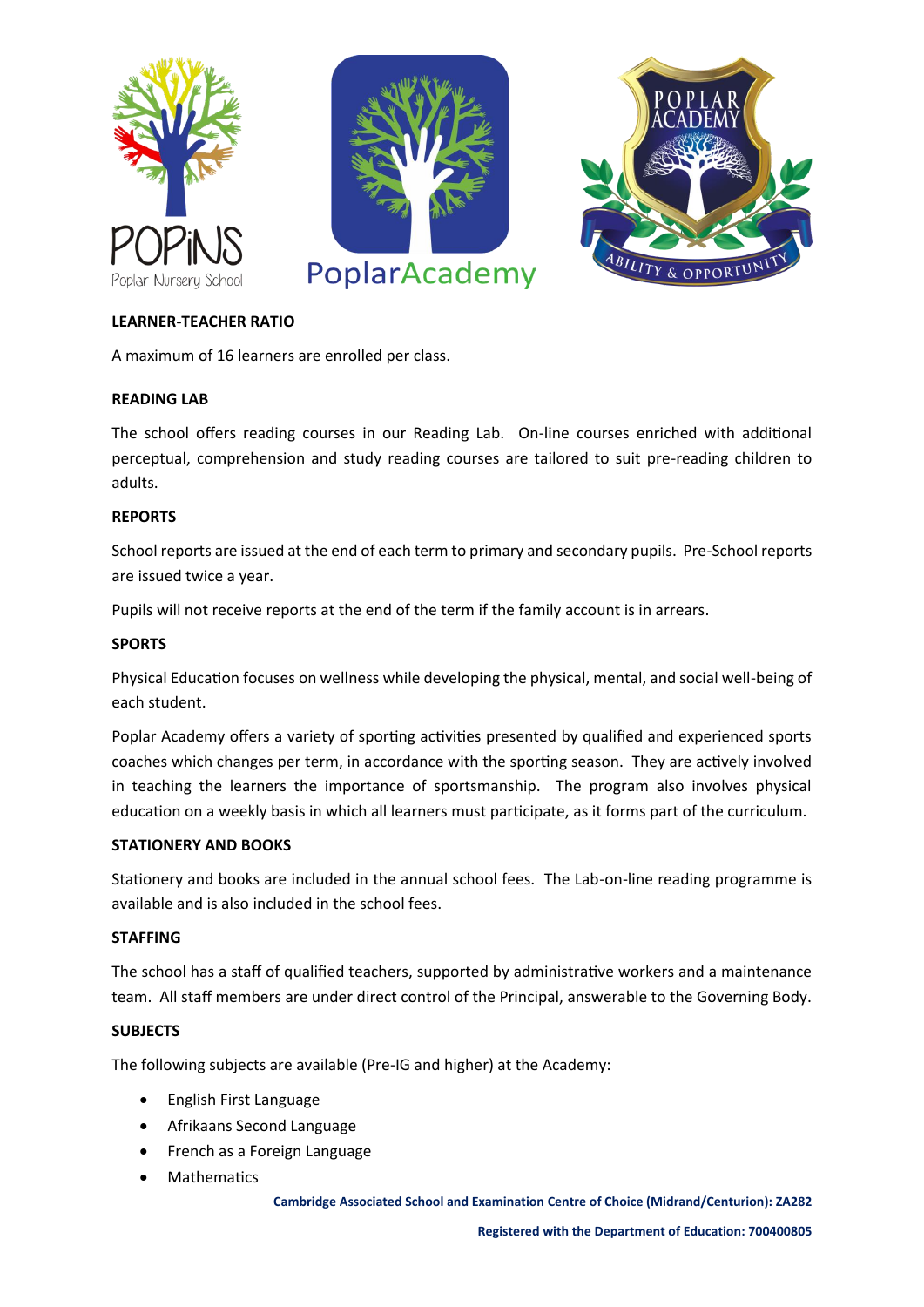





- **Physics**
- **Chemistry**
- **Biology**
- History
- Environmental Management
- **Economics**
- Accounting
- Business Studies
- Computer Studies
- Travel and Tourism
- Art and Design

### **TRIAL WEEK**

The school offers a trial week, free of charge to all prospective pupils. During the trial week, the pupil will be assessed and feedback will be given to the parents. Pupils and parents will also be given the opportunity to test-drive the school, the curriculum and its teachers. Following the trial week, parents will be able to continue with the enrolment process pending the outcome of the school's assessment and recommendations. Clarification and/or concerns will be managed by the respective HOD, and Principal, if required.

### **TRANSPORT**

Transport is not provided by Poplar Academy but there are operators in the area. A list of transport providers is available on our website. All transport requests and/or transactions must be directed at the recommended service provider of choice. It is not included in the school fees.

Poplar Academy supports safe and reliable child transportation and it is recommend that parents clear their chosen service provider with Brian Govender of the Midrand Learner Transport Association (074 875 8624, midrandlearnertransport@gmail.com).

### **TUCK SHOP**

The tuck-shop is outsourced to Veronica Badenhorst. A range of snacks and warm meals are available at very reasonable prices and in keeping with sound energy management and wellness principles for growing minds and bodies. Food is freshly prepared on-site and parents can order meals for their children before school.